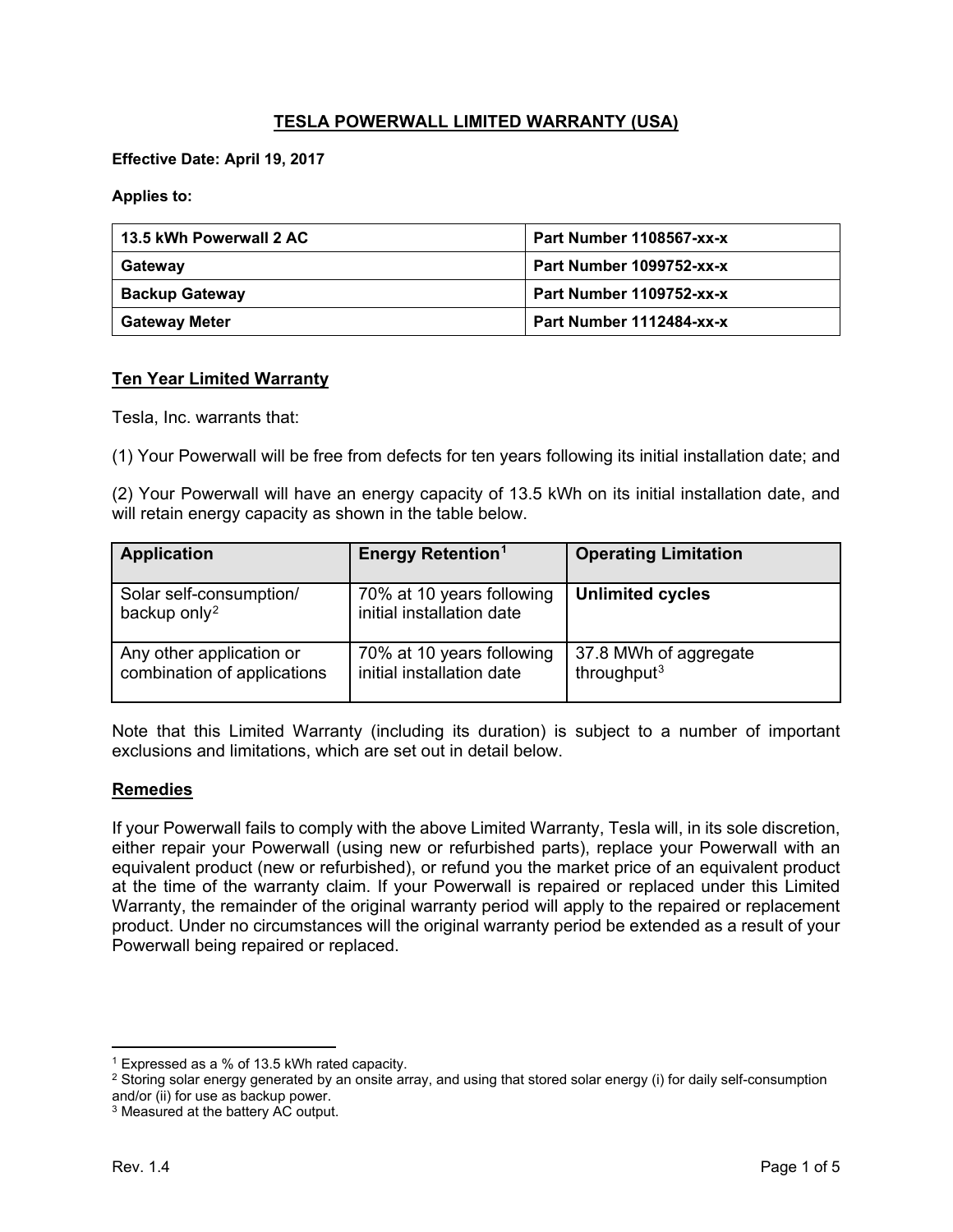## **What Products are Covered?**

This Limited Warranty applies to any Tesla Powerwall that (1) was purchased from Tesla or a Tesla certified installer in the United States of America; (2) has one of the part numbers referenced above; and (3) is installed in the United States of America. Please contact Tesla if you have any concerns regarding whether you purchased your Powerwall from a Tesla certified installer.

### **Who Can Make a Claim?**

Limited Warranty claims can be made by or on behalf of the end user who acquired and put the Powerwall into use for the first time. A subsequent owner of the Powerwall who provides proof of ownership is also entitled to make Limited Warranty claims.

**Agreement to Arbitrate.** Please read this provision carefully.

In the event of a concern or dispute between us, please send Tesla written Notice to [energyresolutions@tesla.com](mailto:energyresolutions@tesla.com) describing the nature of the dispute and the relief sought.

If it is not resolved within 60 days, Tesla and you agree that any dispute arising out of or relating to any aspect of the relationship between us will not be decided by a judge or jury but instead by a single arbitrator in an arbitration administered by the American Arbitration Association (AAA). This includes claims arising before this Agreement, including claims related to statements about our products. Alternatively, you may opt out of arbitration as described below.

The AAA Consumer Arbitration Rules will apply. We will pay all AAA fees for any arbitration. The arbitration will be held in a location most convenient to your residence. To learn more about the Rules and how to begin an arbitration, you may call any AAA office or go to [www.adr.org.](http://www.adr.org/)

The arbitrator may only resolve disputes between you and Tesla on an individual basis. The arbitrator cannot award relief for anyone who is not a party and may not consolidate claims. In other words, you and Tesla may bring claims against the other only in your or its individual capacity and not as a plaintiff or class member in any class or representative action. If a court or arbitrator decides that any of this section's limitations cannot be enforced as to a particular claim for relief, then that claim (and only that claim) must be severed from the arbitration and may be brought in court.

If you prefer, you may instead take your individual dispute to small claims court.

You may opt out within 30 days after accepting the terms of this Limited Warranty by sending a letter to P.O. Box 15430, Fremont, CA 94539-7970, stating your name and intent to opt out of the arbitration provision.

#### **Limitations and Disclaimer**

**THIS LIMITED WARRANTY IS THE ONLY EXPRESS WARRANTY MADE IN CONNECTION WITH YOUR POWERWALL**. Any other warranties, remedies and conditions, whether oral, written, statutory, express or implied (including any warranties of merchantability and fitness for purpose, and any warranties against latent or hidden defects) are expressly disclaimed. If such warranties cannot be disclaimed, Tesla limits the duration of and remedies for such warranties to the durations and remedies described in this Limited Warranty.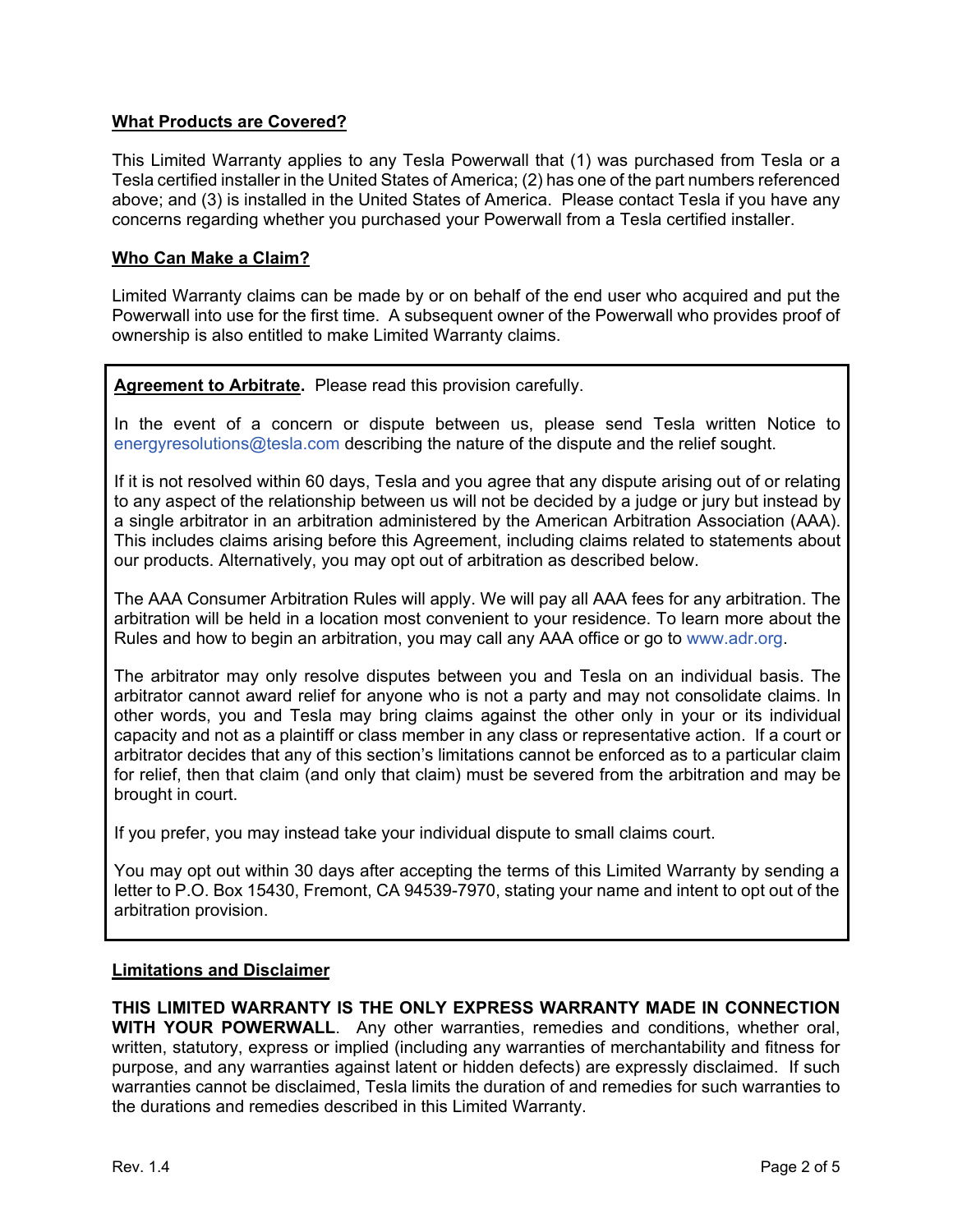# **Relationship with Applicable Law**

This Limited Warranty gives you specific legal rights. You may also have other legal rights, which vary from state to state. For example, some states do not allow limitations on how long an implied warranty lasts, meaning the limitations in the "Limitations and Disclaimer" section above may not apply to you. The terms of this Limited Warranty will apply to the extent permitted by applicable law. For a full description of your legal rights you should refer to the laws applicable in your jurisdiction.

## **General Exclusions**

This Limited Warranty does not apply to any defect or energy capacity shortfall resulting from any of the following, each of which may result in your Limited Warranty being voided: (i) abuse, misuse or negligence, (ii) accidents or force majeure events, including but not limited to lightning, flood, earthquake, fire, or other events outside the reasonable control of Tesla; (iii) storage, installation, commissioning, modification or repair of your Powerwall, or opening of the external casing of your Powerwall, that is performed by anyone other than Tesla or a Tesla certified installer; (iv) failure to operate or maintain your Powerwall in accordance with the Owner's Manual; (v) any attempt to modify your Powerwall, whether by physical means, programming or otherwise, without the express written consent of Tesla; or (vi) removal and reinstallation of your Powerwall at a location other than the original installation location, without the express written consent of Tesla.

In addition, this Limited Warranty does not cover (a) normal wear and tear or deterioration, or superficial defects, dents or marks that do not impact the performance of your Powerwall; (b) noise or vibration that is not excessive or uncharacteristic and does not impact your Powerwall's performance; (c) damage or deterioration that occurs after the expiration or voiding of the warranty period; or (d) theft of your Powerwall or any of its components.

## **Exclusion for Failure to Connect to the Internet or Failure to Register your Powerwall**

In order to provide this Limited Warranty for the full ten year warranty period, Tesla requires the ability to update your Powerwall through remote firmware upgrades. Installation of these remote upgrades may interrupt the operation of your Powerwall for a short period. By installing your Powerwall and connecting it to the Internet, you consent to Tesla updating your Powerwall through these remote upgrades from time to time, without further notice to you. If your Powerwall is not connected to the Internet for an extended period, or has not been registered with Tesla, we may not be able to provide important remote firmware upgrades. In these circumstances, we may not be able to honor your full ten year Limited Warranty. We would prefer to avoid this, so will try to notify you if your Powerwall's Internet connection is interrupted for an extended period. It is difficult for us to contact you if you have not registered your Powerwall with us, so **please register your Powerwall with Tesla at the website identified below**. Even if we can't honor your full ten year Limited Warranty for the above reasons, we will always honor your Limited Warranty for at least four years following the date your Powerwall was installed for the first time, subject to the exclusions and limitations set out in this Limited Warranty.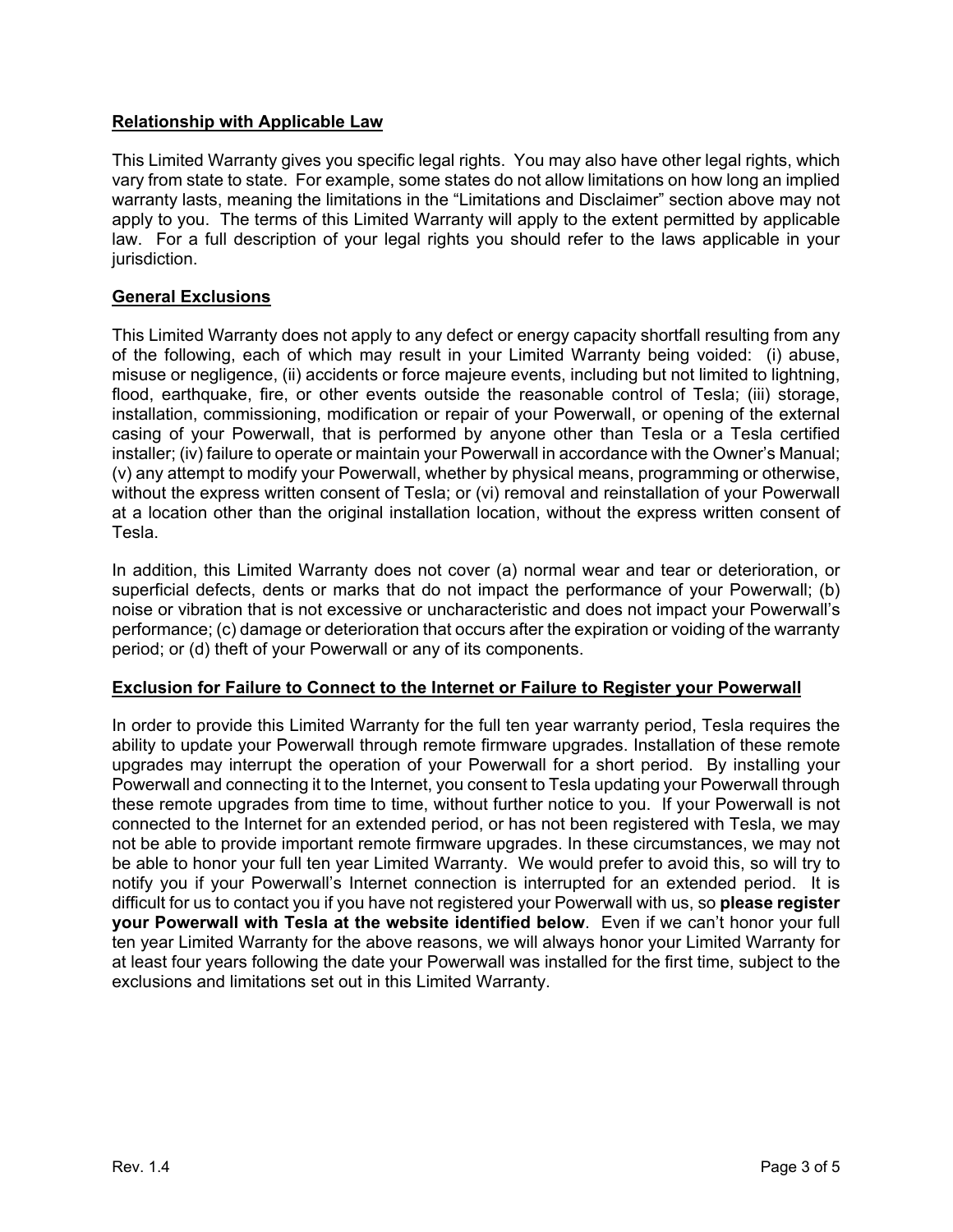## **California Proposition 65 Warning**

We are required to advise you that lithium-ion batteries may contain chemicals known to the State of California to cause cancer, birth defects and reproductive harm. We don't expect you to come into contact with any part of your Powerwall other than the external casing. If you do, please wash your hands afterwards.

#### **Modifications and Waivers**

No person or entity, including a Tesla employee or authorized representative, can modify or waive any part of this Limited Warranty. Tesla may occasionally offer to pay some or all of the cost of certain repairs that are not covered by this Limited Warranty, either for specific Powerwall models or on an ad hoc, case-by-case basis. Tesla reserves the right to do the above at any time without incurring any obligation to make a similar payment to other Powerwall owners.

#### **Limitation of Liability**

**TESLA SHALL NOT BE LIABLE FOR ANY CONSEQUENTIAL, INCIDENTAL, INDIRECT, SPECIAL, EXEMPLARY OR PUNITIVE DAMAGES ARISING OUT OF OR RELATED TO THIS LIMITED WARRANTY, REGARDLESS OF THE FORM OF ACTION AND REGARDLESS OF WHETHER TESLA HAS BEEN INFORMED OF, OR OTHERWISE MIGHT HAVE ANTICIPATED, THE POSSIBILITY OF SUCH DAMAGES. TESLA'S LIABILITY ARISING OUT OF A CLAIM UNDER THIS LIMITED WARRANTY SHALL NOT EXCEED THE AMOUNT YOU PAID FOR YOUR POWERWALL.**

**SOME STATES DO NOT ALLOW, OR RESTRICT, THE EXCLUSION OR LIMITATION OF DAMAGES, INCLUDING INCIDENTAL OR CONSEQUENTIAL DAMAGES, SO THE ABOVE LIMITATION OR EXCLUSION MAY NOT APPLY TO YOU, OR MAY ONLY APPLY TO A LIMITED EXTENT.**

#### **Limitation on Use**

**YOUR POWERWALL IS NOT INTENDED FOR USE AS A PRIMARY OR BACKUP POWER SOURCE FOR LIFE-SUPPORT SYSTEMS, OTHER MEDICAL EQUIPMENT, OR ANY OTHER USE WHERE PRODUCT FAILURE COULD LEAD TO INJURY TO PERSONS OR LOSS OF LIFE OR CATASTROPHIC PROPERTY DAMAGE. TESLA DISCLAIMS ANY AND ALL LIABILITY ARISING OUT OF ANY SUCH USE OF YOUR POWERWALL. FURTHER, TESLA RESERVES THE RIGHT TO REFUSE TO SERVICE ANY POWERWALL USED FOR THESE PURPOSES AND DISCLAIMS ANY AND ALL LIABILITY ARISING OUT OF TESLA'S SERVICE OR REFUSAL TO SERVICE YOUR POWERWALL IN SUCH CIRCUMSTANCES.**

#### **Governing Law**

This Limited Warranty shall be governed by the laws of the state where your Powerwall is installed, except to the extent inconsistent with or pre-empted by federal law. The application of the United Nations Convention on Contracts for the International Sale of Goods is expressly excluded.